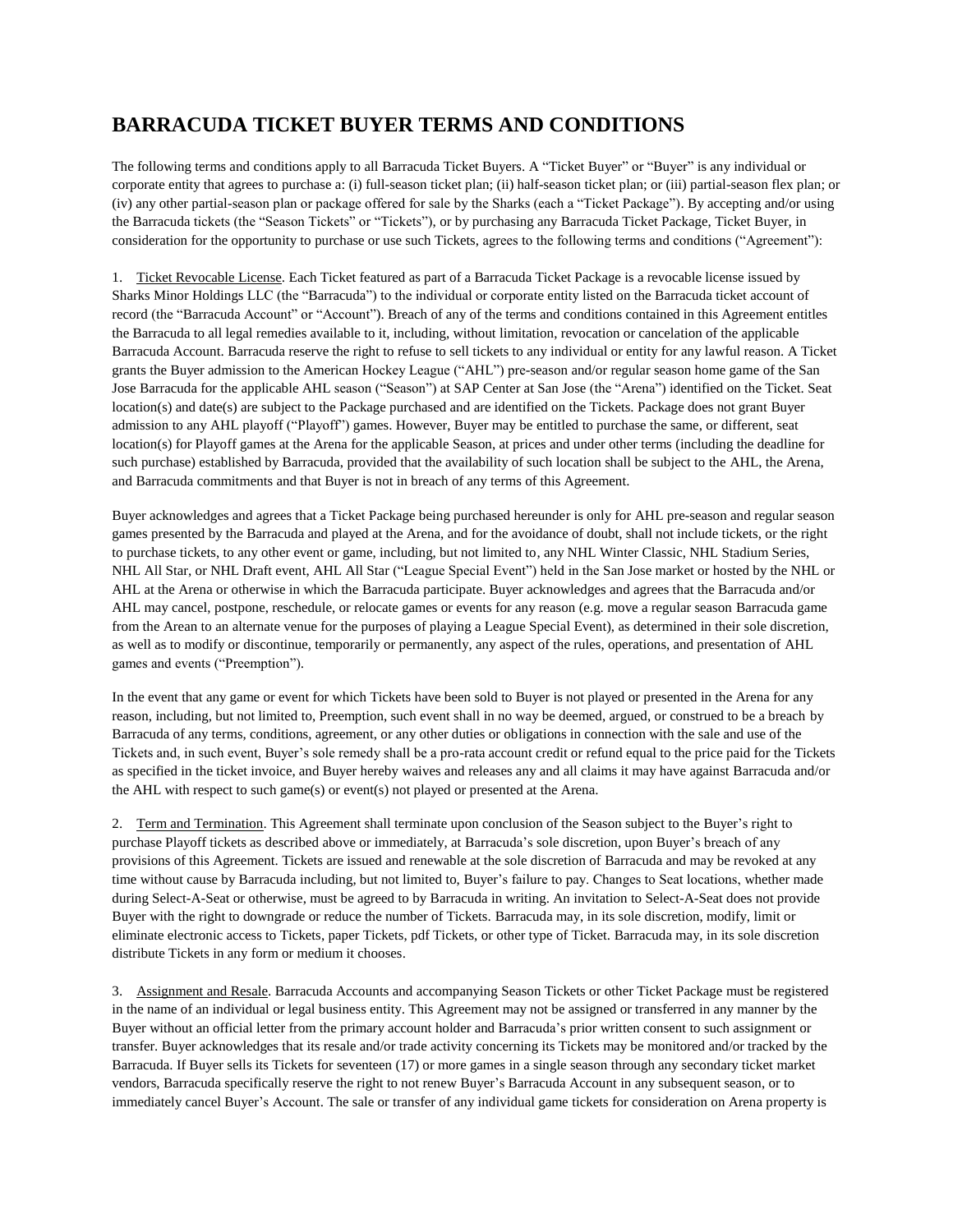strictly prohibited. The resale or attempted resale of Tickets in a manner or at a price in violation of this Agreement or any federal, state or local law or regulation is grounds for cancelation without refund (in addition to any penalties and/or fines imposed by applicable authorities).

4. Non-Refundable, Cancelation and Payment upon Breach. TICKETS ARE NON-REFUNDABLE, NON-RETURNABLE AND NON-EXCHANGEABLE. Notwithstanding the language governing Preemption in Section 1, above, Barracuda will not be responsible to Buyer for the cancelation or non-performance of any game scheduled at the Arena or for the inability of Buyer to use any Ticket due to any cause or circumstance beyond the control of the Barracuda, including without limitation strikes, lockouts, failure of utilities, quality of ice surface, restrictive laws or regulations, and/or acts of God. In the event this Agreement is canceled or otherwise terminated as a result of Buyer's breach of any portion of this Agreement, Buyer shall forfeit all monies paid to Barracuda. This Section 4 shall survive the termination or expiration of this Agreement.

5. Notices. Buyer is obligated to promptly notify Barracuda of any change of address. Such notice must be in writing and shall include the signature of the Buyer or authorized officer if Buyer is a legal corporate entity. All written notices by Buyer shall be mailed to Sharks Minor Holdings LLC, Attn: Barracuda Ticketing Department, 525 W. Santa Clara St., San Jose, CA 95113.

6. Lost or Stolen Tickets. Tickets will be issued to Buyer as electronic tickets. The Barracuda are not responsible for lost, stolen, or damaged tickets or e-tickets. Please safeguard the Tickets and their barcodes or RFID tags and handle them as one would handle cash. Upon receipt of any Ticket, risk of loss or theft of that Ticket passes to Buyer. Replacement tickets or barcodes may be issued at the sole discretion of Barracuda.

Stolen Tickets will be replaced only when an official police report is presented to the Ticketing Department by the Account Buyer of record. These replacements will be honored over the Tickets originally issued and the original Tickets will be disabled.

Lost Tickets (damaged, unreadable barcode, left at home, incorrect ticket presented for admission) will be replaced only when the Account holder of record reports the loss to the Ticketing Department in writing by mail, email or fax, and includes a copy of a valid photo I.D. of the Account holder of record. Replacement tickets or reissued barcodes will be issued only to the Account holder of record when a valid, government-issued photo I.D. is presented. Replacement tickets will be issued only to the Buyer and the Barracuda may charge a fee of \$5 per ticket. Replacement tickets will not be issued for tickets purchased on a per game basis.

7. Preferred or Season Parking. The purchase of a Ticket Package may include the opportunity to purchase preferred or season parking at prices set in the Barracuda's sole discretion, subject to availability.

8. Upgrades and Additional Tickets. For Ticket upgrades or additional Tickets, please contact your Account Manager.

9. No Wasted Ticket. In order to redeem any No Wasted Ticket, Account holder must call their Account Manager at least forty eight (48) hours in advance. If Account holder cannot call forty eight (48) hours in advance, Account holder will have to come to the box office, with proper identification, in person on the day of the game. The No Wasted Ticket benefit is not available for General Admission Season Ticket Members or those Sharks365 members taking advantage of the special Sharks365 Member discounted tickets.

10. Restrictions. Buyer is responsible for all personal property brought to the Arena. Smoking in the Arena is strictly prohibited. Buyer and any person using a Ticket will not attach, hang or display advertisements or other notices in the Arena. The use of laser pointers, video or audio recording equipment, tri-pods, extended length zoom lenses and other professional camera equipment in the Arena is prohibited. Barracuda, and its employees and agents, reserve the right to confiscate laser pointers, tape or film and evict any Buyers or other ticket users from the Arena.

11. Advertising and Promotions/Use of Image. Tickets may not be used for contests, sweepstakes or other promotional purposes (including without limitation, as raffle prizes for charities) without the express written consent of the Barracuda or the AHL. The Barracuda, the AHL, and each of their respective related entities and agents, sponsors, and licensees hereby have the unrestricted right and license to use the image, likeness, name, voice, comments, or other proprietary public rights of Buyer and any minor accompanying Buyer, in any broadcast, telecast, photograph, video, audio sound, audiovisual feature, and/or other recording taken at the Arena or in connection with any event being presented at the Arena, for all purposes, worldwide and in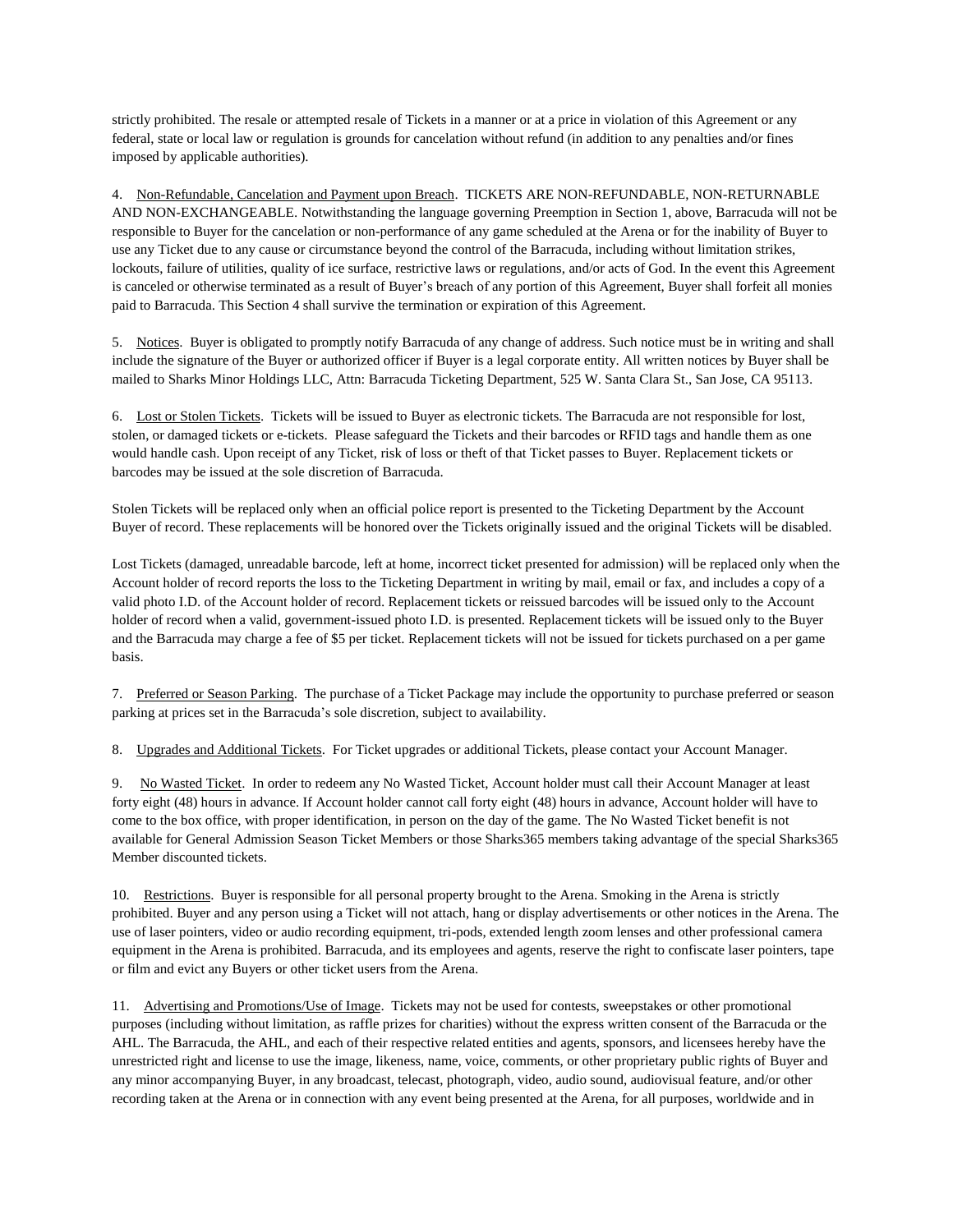perpetuity, and in any and all media, whether now in existence or known or hereinafter developed, without compensation to Buyer or any person accompanying Buyer.

12. Assumption of Risk and Indemnification. BUYER SHALL INDEMNIFY AND HOLD HARMLESS SHARKS MINOR HOLDINGS LLC, SAN JOSE ARENA MANAGEMENT, LLC ("SJAM"), THE CITY OF SAN JOSE, and each of their respective parent and affiliated companies and their respective directors, officers, members, owners, agents, employees and servants (collectively "Indemnitees") from and against any and all claims, suits, causes of action, damages, losses, liabilities, costs and expenses (including without limitation, reasonable attorneys' fees and court costs) of any kind whatsoever (collectively "Claims") arising out of or in connection with the Buyer's or its agents', employees', guests' or assigns' or transferees' (i) use of the Tickets and/or seats, (ii) breach of this Agreement, or (iii) act or omission, neglect or wrongdoing. Buyer shall, at its sole cost and expense, defend (with counsel acceptable to the Indemnitees) the Indemnitees against any and all such Claims. Buyer and all persons using a Season Ticket assumes all risk and danger of personal injury, death and all other hazards and losses, both personal and property, arising from or related by any way to the Season Tickets or a game for which a Season Ticket is issued, whether occurring prior to, during or after the game including, without limitation, the risk of being injured by a hockey puck, hockey stick, objects (including thrown objects), spectators, players, or acts of negligence and the Buyer and user of a Season Ticket hereby releases Barracuda, the AHL and each of its member clubs, the City of San Jose, SJAM, and each of their respective affiliates, parent companies and officers, employees and agents of each from any such claims or injuries. This Section 12 shall survive the termination or expiration of this Agreement.

13. Compliance with Laws, Rules and Regulations. While in the Arena, adjacent parking areas, or area immediately outside the Arena, Buyer agrees to comply with all applicable local, state and federal laws as well as all rules or regulations adopted from time to time by Barracuda, SAP Center, SJAM, AHL, and/or their affiliates. Violation of said rules and regulations may subject the Buyer, and any person using a Ticket, to eviction from the Arena and/or loss of Barracuda privileges. Barracuda Account holder is responsible for the actions of its invitees and guests or any other person using the Barracuda Account holder's Tickets.

14. Fan and Buyer Behavior. Any Buyer or user of a Ticket who behaves in an unruly or disruptive manner at the Arena, including, without limitation: using aggressive or foul language; appearing intoxicated; physically or verbally abusing Arena or Barracuda employees or personnel, other fans, game officials, players, or coaches; whether such behavior occurs during, before, or after a game, may be ejected from the Arena. If a Buyer (or any individual to whom a Buyer has given/sold its Tickets) engages in such behavior, Barracuda reserve the right to terminate the applicable Barracuda Account without refund or compensation in accordance with this Agreement and AHL policy. Furthermore, if Buyer, in the Barracuda' sole discretion, treats any Barracuda employees or personnel in an abusive or disrespectful manner at any time, Barracuda may cancel the applicable Barracuda Account without refund.

15. Modification. Barracuda reserve the right, in its sole discretion, at any time to modify, amend, revise, update or supplement these terms and conditions.

16. Payment. The total Ticket fees for the Season Tickets or other Ticket Package, payment amounts and payment due dates are shown on the invoice(s) provided to Buyer by Barracuda. To secure Buyer's current seat location(s), Buyer must make the first payment by the due date shown on the first invoice. If at any time during the Season, Buyer's payments are not received by the due date, in Barracuda' sole discretion, the barcodes or other entry method on all unused Season Tickets will be disabled (prohibiting access to the Arena) permanently or until the account is paid in full, Buyer's seat locations will be released and Buyer will forfeit his/her/its Ticket priority. Alternatively, in Barracuda' sole discretion, if at any time Buyer's payments are not received by the due date, the barcodes on all unused Season Tickets will be disabled, Buyer's original seat locations will be released, new seat locations will be selected by Barracuda, new Tickets will be issued to Buyer and Buyer will forfeit his/her/its Ticket priority. Buyer may pay on-line or may provide Barracuda with a single, valid credit card number. In the event Buyer's payment is rejected (e.g. NSF, declined credit card), Barracuda may require Buyer to make all payments by using a specific method of tender. Buyer's cancelation, breach or early termination of this Agreement does not release Buyer from its obligations to pay all amounts shown on the invoice(s).

17. Payment Plans and Automatic Renewal. In the event Buyer and Barracuda agree that Buyer may make the payments pursuant to a payment plan, Buyer shall provide Barracuda with up to two (2) valid credit card numbers (if choosing to pay by credit card). **Buyer may have the option to enroll in automatic renewal of his/her/its Ticket Package plan for subsequent season(s) ("Auto-Renewal"). Buyer must contact the Barracuda to cancel Auto-Renewal by emailing**